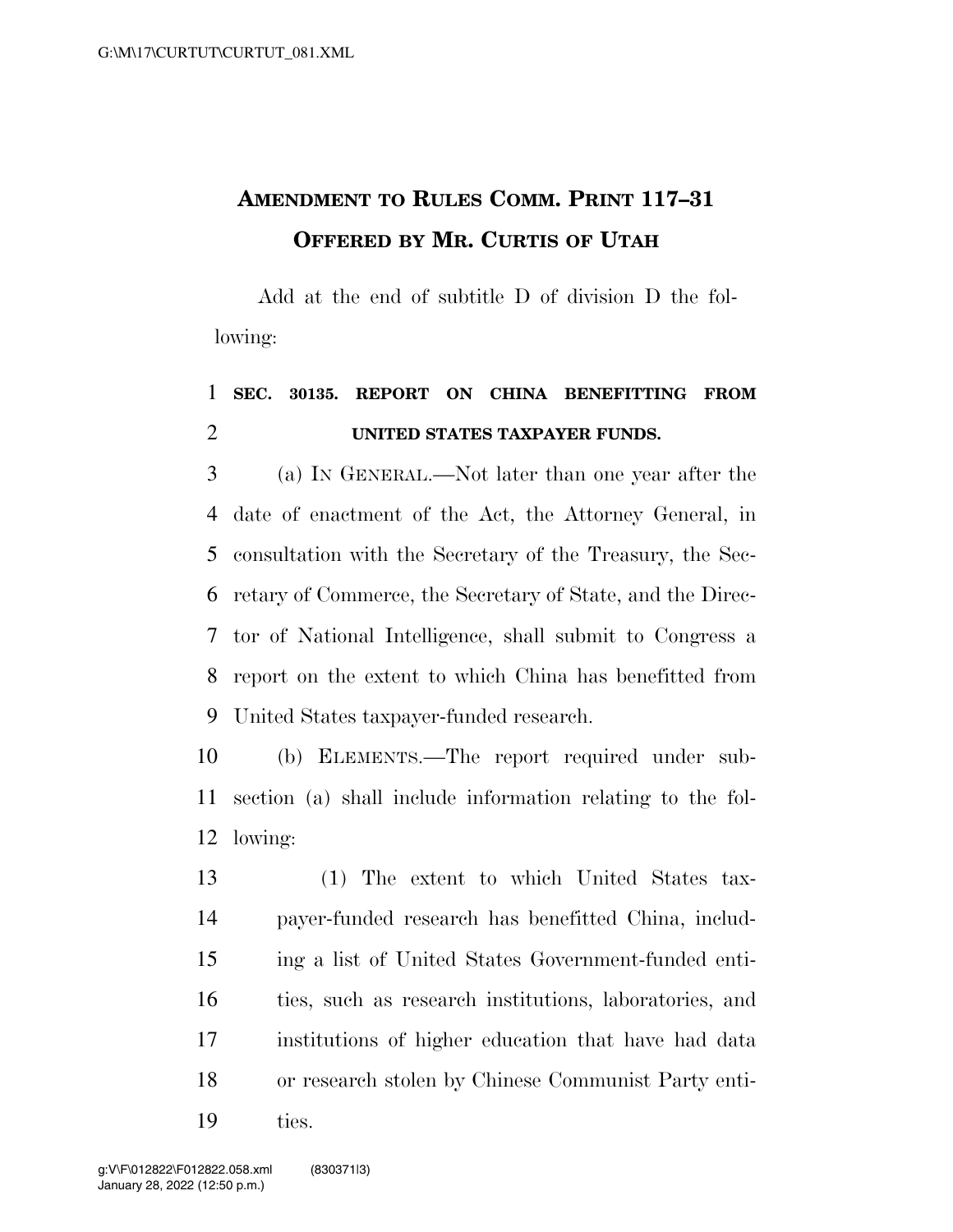| $\mathbf{1}$   | (2) A list of United States Government pro-           |
|----------------|-------------------------------------------------------|
| $\overline{2}$ | grams, grants, and other forms of United States       |
| 3              | taxpayer-funded research funding in the fields of     |
| $\overline{4}$ | science, technology, engineering, and math (STEM)     |
| 5              | fields that have directly or indirectly cooperated or |
| 6              | affiliated with Chinese Communist Party entities.     |
| 7              | (3) The extent to which China's funding of            |
| 8              | United States taxpayer-funded research institutions   |
| 9              | has benefitted the Chinese Communist Party.           |
| 10             | (4) How the Government of China and the Chi-          |
| 11             | nese Communist Party have used United States tax-     |
| 12             | payer-funded research, including as part of China's   |
| 13             | efforts to support "civil-military fusion" and human  |
| 14             | rights abuses.                                        |
| 15             | (5) A list of United States companies and             |
| 16             | startups that received grants, were awarded work on   |
| 17             | United States Government projects, or received any    |
| 18             | other form of funding and were later bought by com-   |
| 19             | panies based in China or later worked on projects     |
| 20             | that supported "civil-military fusion" and human      |
| 21             | rights abuses in China.                               |
| 22             | (c) DEFINITION.—In this section, the term "United     |
| 23             | States taypayer-funded research" means research—      |
| 24             | (1) funded by a grant from the United States          |
| 25             | Government or a State government; or                  |